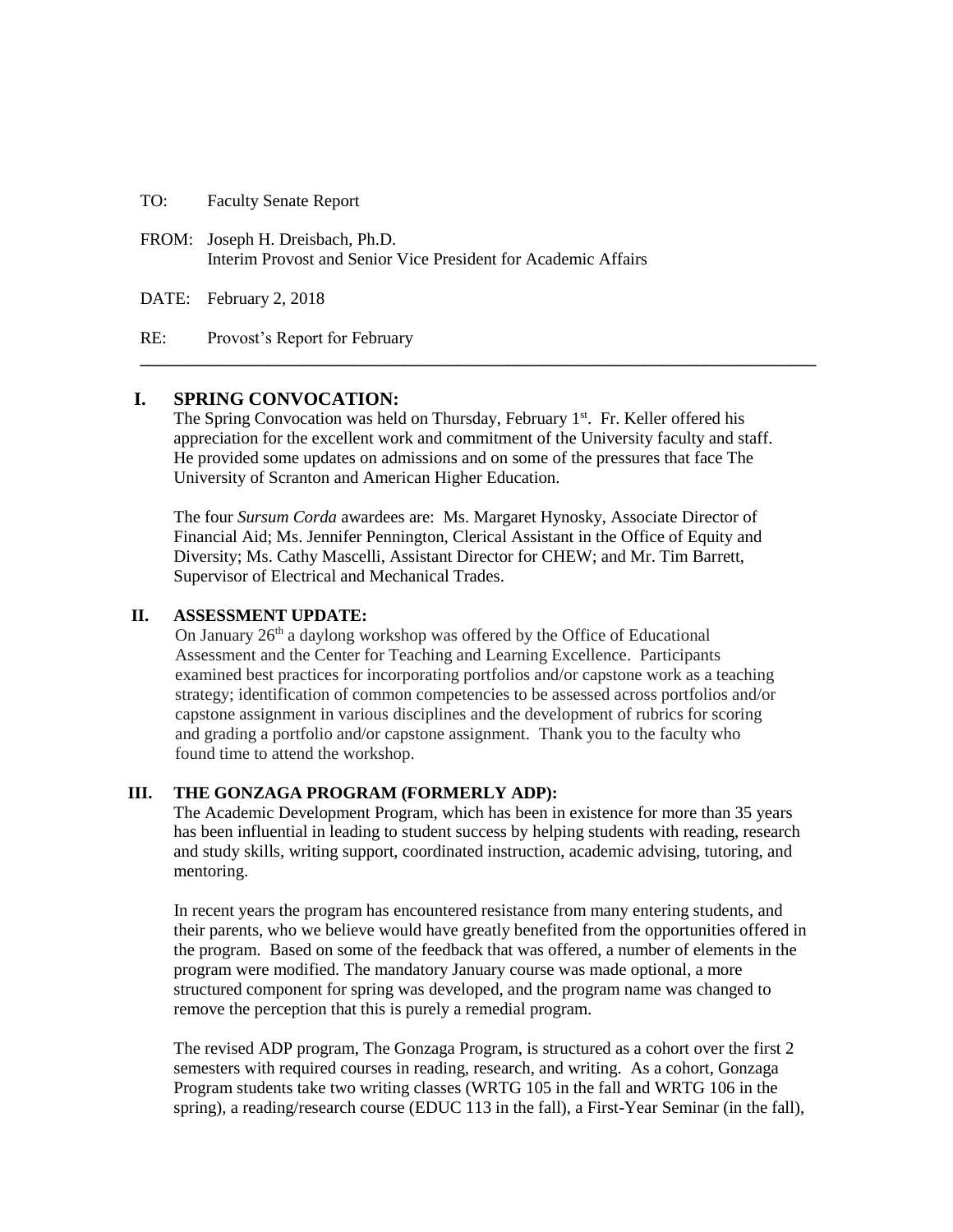and a public speaking class (COMM 100 in the spring) to solidify their verbal and writing skills in preparation for increasingly more demanding classes in their major. These are the same courses as in the previous version of the program, though the requirement to take an Intersession course is eliminated. Instead, a free optional course during Intersession, either on-campus or online, is offered to all students in the program.

The program can accommodate 90 students a year, although in the last few years the number has been much less, around 60. Starting with the class entering in fall 2018, the Enrollment Management & External Affairs Division will attempt to place additional students in the program. The Gonzaga Program Director and academic advising centers will work with the Writing Placement Exam faculty to assure that the students most in need of support are placed in the Gonzaga Program after summer orientation, as spaces allow. The students already admitted in the program, plus the number of students to be added based on the Writing Placement Exam will total approximately 90 per year, and perhaps a few more.

The Gonzaga Program is named for Saint Aloysius de Gonzaga, S.J., Patron Saint of All Students. The Gonzaga Program proposal was presented to the CTLE Advisory Group in the spring and fall of 2017 and received positively. The proposal was also provided to the chair of the FSCC in November 2017.

### **IV. FACULTY SEARCHES:**

Faculty searches continue into the spring semester. To date we have hired or sent contracts to five candidates.

### **V. RANK AND TENURE:**

The Board on Rank and Tenure held formal meetings on January 5, 6 and  $12<sup>th</sup>$  to review the applications of seventeen candidates. The President has received the recommendations from the Board on Rank and Tenure, the candidate's department, the deans, and the provost. When the President makes his decision Dr. Dreisbach will inform the Board and then the candidates.

# **VI. FULBRIGHT NOMINATIONS:**

I am delighted to report that three of our six Fulbright candidates have been recommended as national semi-finalists for awards by the National Screening Committee.

| <b>Name</b>           | <b>Application Field</b> | Country | <b>Major(s)</b>                    |
|-----------------------|--------------------------|---------|------------------------------------|
| Lauren Coggins        | <b>Teaching ESL</b>      | Mexico  | Sec. Ed-Spanish & Hispanic Studies |
| <b>Cameron Hughes</b> | <b>Teaching ESL</b>      | Laos    | <b>Biology</b>                     |
| Ling Yi               | Public Health            | China   | Biology & Philosophy               |

Each country will now select the Fulbright recipients from the national semi-finalist list for that country. Final decisions will be made between March 1 and June 1.

This year there were over 10,000 applicants for approximately 1,500 awards nationwide, and on average, there are twice as many semi-finalists as grants available from each country.

I would like to thank Dr. Trussler and everyone who helped in the screening process.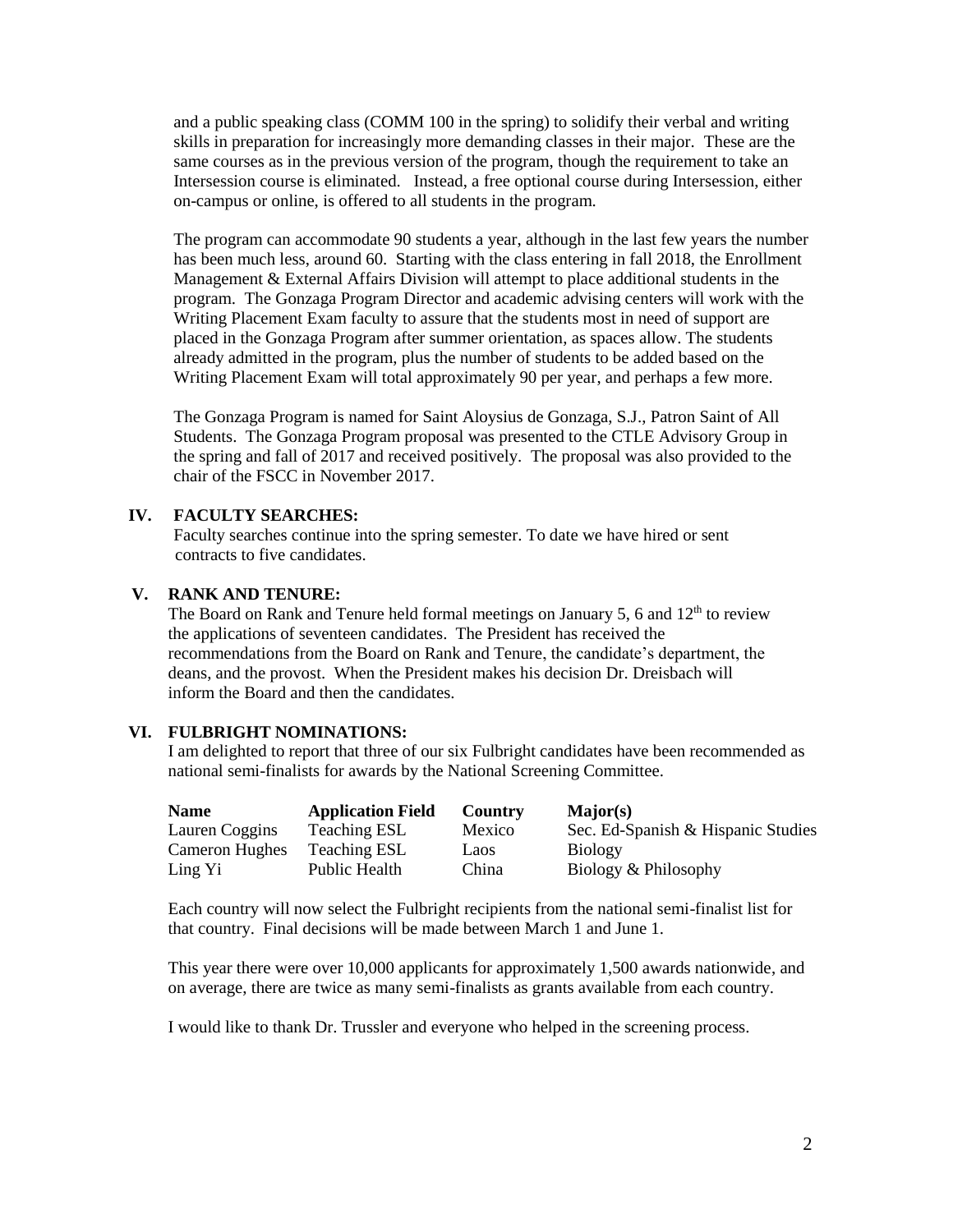# **VII. MEDICAL SCHOOL PLACEMENT:**

Dr. Engel reports that to date, 29 students have received acceptances to 48 medical schools; 10 students have been accepted to 18 dental schools; 1 student have been accepted to 2 podiatry schools; 1 student has been accepted to 3 optometry schools.

# **VIII. CAREER DEVELOPMENT:**

Listed below is data from the Career Services First Destination Survey of the 2017 Class – six months post-graduation.

### Undergraduates

- 96% of the undergraduate class reported success in their career path.
- We were able to collect information from 89% of the undergraduate class  $(n=758/851)$ .
- The mean salary for successful undergraduates was \$51,446 above the national mean of \$51,022.
- 93% of our successful graduates indicated that they benefited from the services of the career center.

# **Graduates**

- 98% of the graduate class reported success in their career path.
- We were able to collect information from 71% of the graduate class  $(n=416/582)$ .
- The mean salary for successful graduates was \$72,124.

# **IX. FACULTY DEVELOPMENT:**

# **Summer Grant Proposals/Clavius Funding:**

A call for proposals for Clavius and Summer Grant funding were sent to faculty on February 1<sup>st</sup> and 2<sup>nd</sup> respectively. The deadline for submission is March 2, 2018

#### **Provost Faculty Enhancement Awards:**

A request for nominations for the Provost Enhancement Awards were sent out to Deans and Department Chairs on January 29<sup>th</sup>. The Provost Advisory Group will assist the Provost and Associate Provost in making the determination on the awards recipients. The awards will be presented at the Faculty Appreciation Day dinner scheduled for April 6<sup>th</sup> in The DeNaples Center's Ballroom.

# **X. COMMITTEE REPORTS:**

#### *Retention Committee:*

The Retention Committee has recommended to the Strategic Enrollment Planning Team and the Provost's Council that the mid-semester grade alert in the Fall term be moved from week 8 to week 5 of the semester. The Provost's Council, including the deans, have fully endorsed this step. The proposal will be formally presented to the Faculty Senate later this month. The committee is also working on many other approaches (including academic advising, intentional contacts with targeted student populations, etc.) to enhance retention at the University.

# *Faculty Handbook Committee:*

The Handbook Committee continues to work on:

- 5.4 General Responsibilities of Full-Time Faculty Members regarding office hours.
- Appendix II: Norms for Evaluating Faculty for Rank and Tenure regarding course evaluation summaries and faculty member's decision to exclude student comments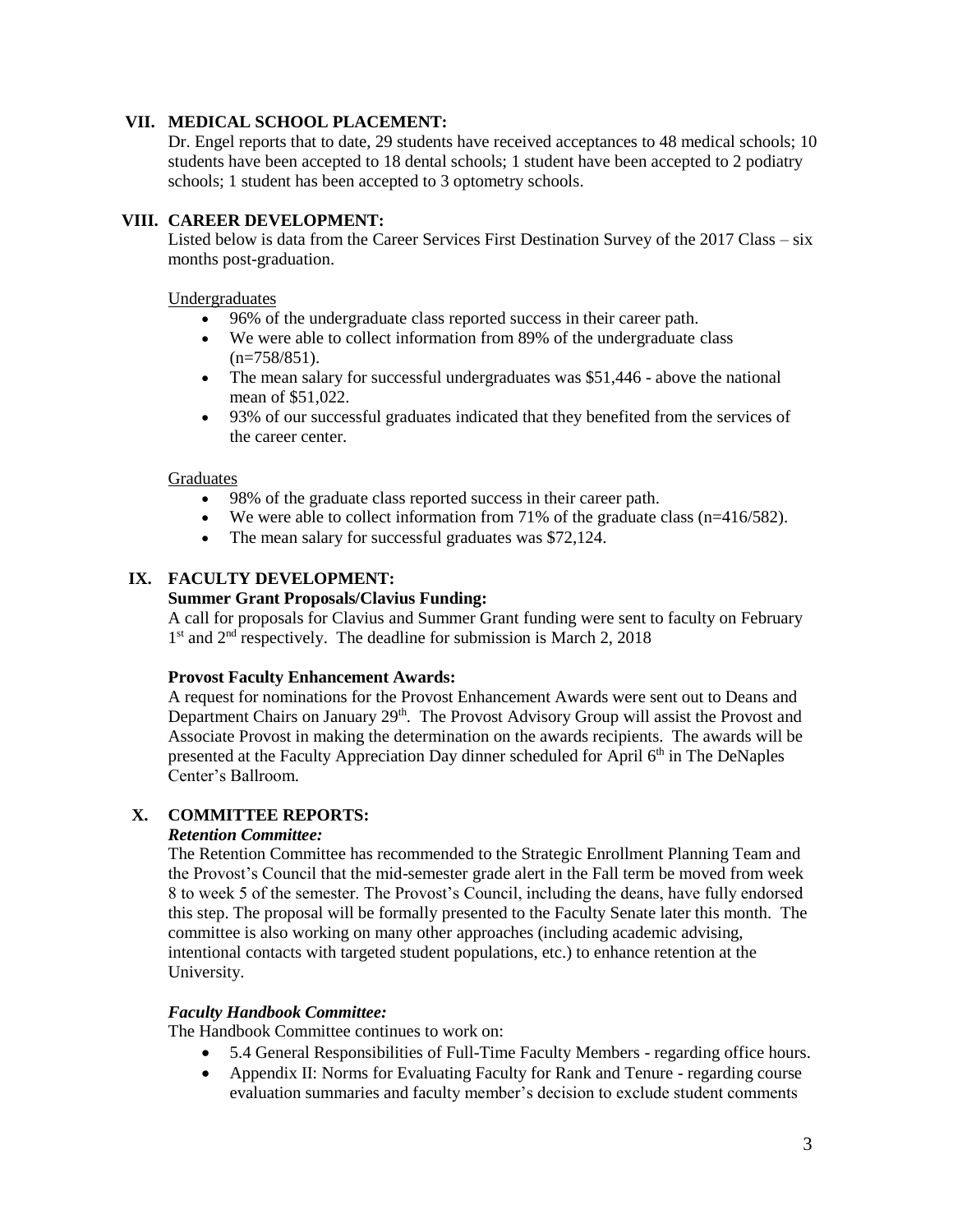should not be construed as evidence of inadequate teaching at any stage of the rank and tenure process.

Subcommittees have been created:

- to address concerns with predatory journals. Dr. Li, Prof. Friedrichs, Dean Conniff and Dean Kratz make up the membership.
- to look at writing language addressing joint hires. Subcommittee members are Drs. Allison, Dzurec, Dreisbach and Ahuja.
- to address concerns about the scheduling of courses. Dr. Roberts Dzurec Dean Mensah and Pellegrino make up the membership.

# *PCAPC:*

- The PCAPC has approved language that clearly states that at least  $\frac{1}{2}$  of the credits in a major, minor or concentration must be earned at the University. Exceptions to the policy may be made by the Dean of the College that sponsors the program.
- The PCAPC as approved a policy that will allow graduate students who are within 6 academic credits of fulfilling all graduation requirement to "walk" at the spring commencement ceremony. This is similar to the policy for undergraduate students.

The Policy proposals are being prepared to submit to the Faculty Senate Policy Committee.

| XI. | <b>CURRICULUM:</b>                                      | <b>Date Posted</b> |
|-----|---------------------------------------------------------|--------------------|
|     | <b>New Course</b>                                       |                    |
|     | ENLT 137X: Race & Social Justice                        | 10/11/17           |
|     | CHS 110X: The Ignatian Imagination                      | 10/12/17           |
|     | CHS 327: Introduction to Professional School Counseling | 10/17/17           |
|     | OIM 251: Business Application for Excel                 | 10/17/17           |
|     | <b>Program Changes</b>                                  |                    |
|     | Software Engineering, MS                                | 10/11/17           |
|     | OT Change to Cognate                                    | 10/12/17           |
|     | <b>Family Nurse Practitioner</b>                        | 10/12/17           |
|     | Certificate in Enterprise Resource Planning             | 11/21/17           |
|     | <b>Changes to Enterprise Resource Planning</b>          | 11/21/17           |
|     | <b>MBA-HCM</b> Specialization                           | 11/29/17           |
|     | <b>MBA-GMAT Requirement</b>                             | 12/13/17           |
|     |                                                         |                    |

# **XII. RANKINGS:**

*U.S. News & World Report's* 2018 "Best Online Graduate Programs" ranked The University of Scranton's online master's degree programs in business (excluding MBA) at No. 83; education at No. 101 and MBA at No. 108 in the nation. This is the seventh consecutive year that *U.S. News* ranked the University's online programs among the best in the nation. Scranton's online business programs were among only three Jesuit colleges and 12 colleges in Pennsylvania ranked. Scranton's online MBA program was among only four Jesuit colleges and 19 colleges in Pennsylvania ranked. Scranton's online graduate program in education was among seven Jesuit universities and 19 colleges in Pennsylvania ranked by *U.S. News*.

In other rankings published by *U.S. News & World Report*, Scranton has been among the top 10 "Best Regional Universities in the North" for 24 consecutive years. Scranton is ranked No.